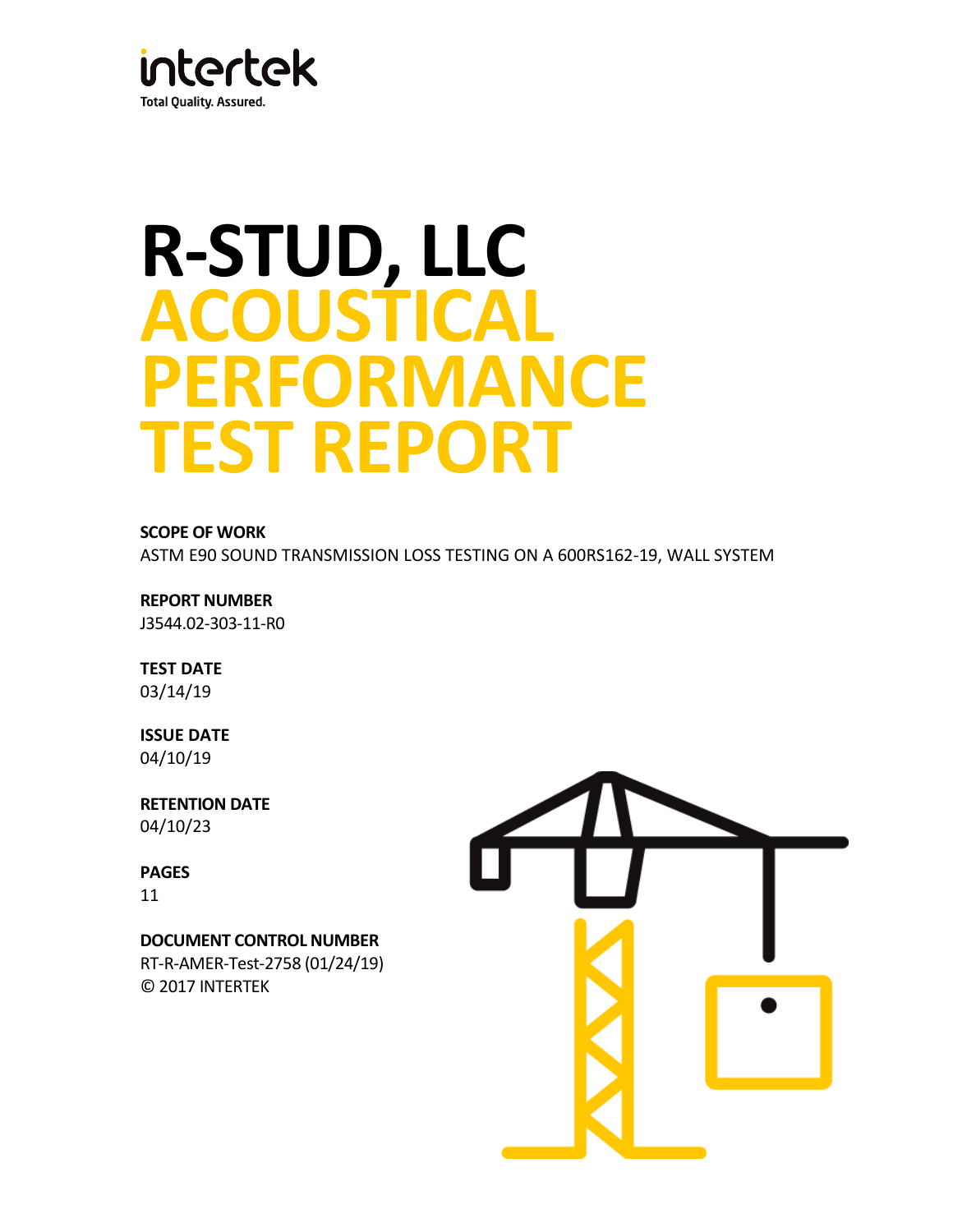

Telephone: 949-460-9600 Facsimile: 717-764-4129 [www.intertek.com/building](http://www.intertek.com/building)

## **TEST REPORT FOR R-STUD, LLC**

Report No.: J3544.02-303-11-R0 Date: 04/10/19

#### **REPORT ISSUED TO**

**R-STUD, LLC** 16869 SW 65TH Ave #303 Lake Oswego, OR 97035

#### **SECTION 1**

**SCOPE**

Intertek Building & Construction (B&C) was contracted by R-stud, LLC to conduct a sound transmission loss test. Results obtained are tested values and were secured by using the designated test methods. The complete test data is included herein. The client provided the test specimen. All measurements were conducted in the HT test chambers at Intertek B&C located in Lake Forest, California.

This report does not constitute certification of this product nor an opinion or endorsement by this laboratory. Intertek B&C will service this report for the entire test record retention period. The test record retention period ends four years after the test date. Test records, such as detailed drawings, datasheets, representative samples of test specimens, or other pertinent project documentation, will be retained for the entire test record retention period.



This report is for the exclusive use of Intertek's Client and is provided pursuant to the agreement between Intertek and its Client. Intertek's responsibility and liability are limited to the terms and conditions of the agreement. Intertek assumes no liability to any party, other than to the Client in accordance with the agreement, for any loss, expense or damage occasioned by the use of this report. Only the Client is authorized to permit copying or distribution of this report and then only in its entirety. Any use of the Intertek name or one of its marks for the sale or advertisement of the tested material, product or service must first be approved in writing by Intertek. The observations and test results in this report are relevant only to the sample(s) tested. This report by itself does not imply that the material, product, or service is or has ever been under an Intertek certification program.

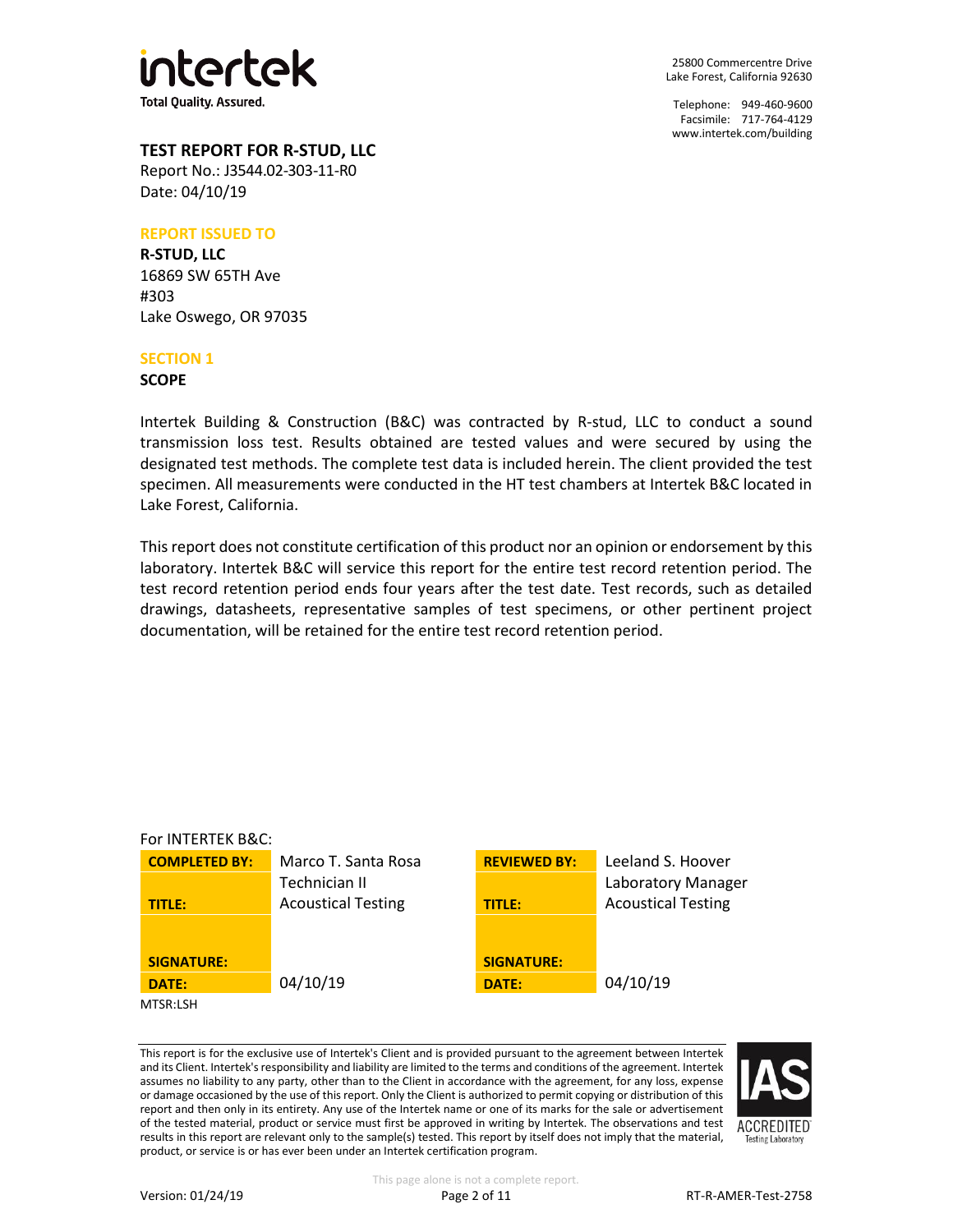

## **TEST REPORT FOR R-STUD, LLC**

Report No.: J3544.02-303-11-R0 Date: 04/10/19

#### **SECTION 2**

#### **SUMMARY OF TEST RESULTS**

| SERIES/MODEL         | 600RS162-19 |  |
|----------------------|-------------|--|
| <b>TYPE</b>          | Wall System |  |
| <b>DATA FILE NO.</b> | J3544.01B   |  |
| <b>STC</b>           | 55          |  |
| <b>OITC</b>          | 41          |  |

### **SECTION 3**

#### **TEST METHODS**

The specimens were evaluated in accordance with the following:

**ASTM E90-09 (2016),** *Standard Test Method for Laboratory Measurement of Airborne Sound Transmission Loss of Building Partitions and Elements*

**ASTM E413-16,** *Classification for Rating Sound Insulation*

**ASTM E1332-16,** *Standard Classification for Rating Outdoor-Indoor Sound Attenuation*

**ASTM E2235-04 (2012),** *Standard Test Method for Determination of Decay Rates for Use in Sound Insulation Test Methods*

#### **SECTION 4**

#### **SPECIMEN INSTALLATION**

The specimen was constructed in the laboratory. A sound transmission loss test was initially performed on a filler wall. The 96" wide by 96" high specimen plug was removed from the filler wall assembly. The specimen was placed on an isolation pad in the test opening. Caulk was used to seal the perimeter of the specimen to the test opening on both sides. The interior side of the specimen, when installed, was approximately 1/4" from being flush with the receive room side of the filler wall. A stethoscope was used to check for any abnormal air leaks around the test specimen prior to testing.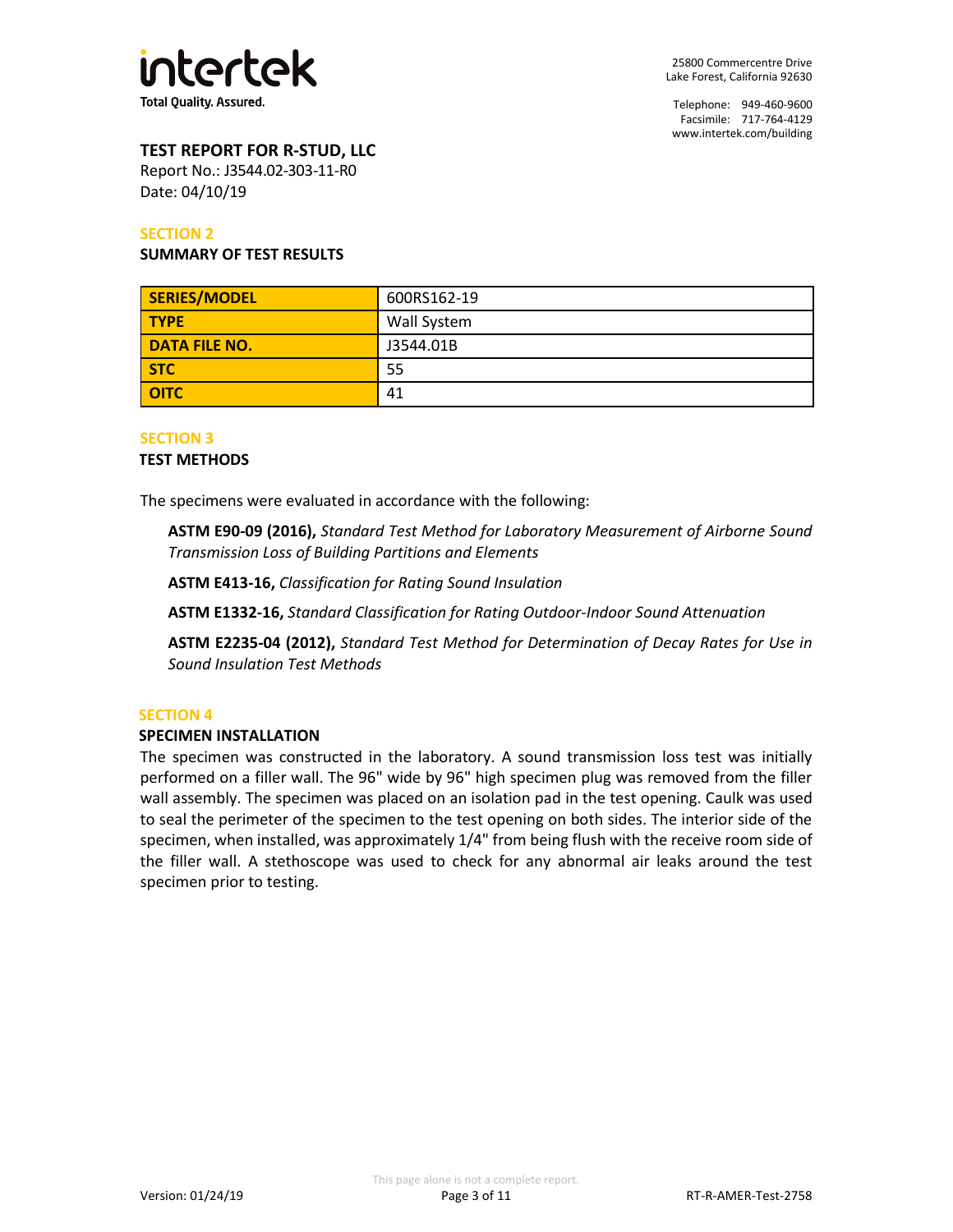

# **TEST REPORT FOR R-STUD, LLC**

Report No.: J3544.02-303-11-R0 Date: 04/10/19

#### **SECTION 5**

#### **EQUIPMENT**

The equipment listed below meets the requirements of the test methods stated in Section 3 of this report.

## **EQUIPMENT**

| <b>INSTRUMENT</b>                 | <b>MANUFACTURER</b>         | <b>MODEL</b>     | <b>DESCRIPTION</b>           | <b>ASSET#</b>   | CAL         |
|-----------------------------------|-----------------------------|------------------|------------------------------|-----------------|-------------|
|                                   |                             |                  |                              |                 | <b>DATE</b> |
| <b>Data Acquisition Card</b>      | <b>National Instruments</b> | PXIe-4464        | <b>Data Acquisition Card</b> | <b>INT00392</b> | 10/17       |
| <b>Data Acquisition Card</b>      | <b>National Instruments</b> | <b>PXIe-4464</b> | <b>Data Acquisition Card</b> | <b>INT00393</b> | 10/17       |
| <b>Data Acquisition Card</b>      | <b>National Instruments</b> | PXIe-4464        | <b>Data Acquisition Card</b> | <b>INT00397</b> | 10/17       |
| Source Room Microphone            | <b>PCB Piezotronics</b>     | 378C20           | Microphone and Preamplifier  | <b>INT00239</b> | 04/18       |
| Source Room Microphone            | <b>PCB Piezotronics</b>     | 378C20           | Microphone and Preamplifier  | <b>INT00240</b> | 05/18       |
| Source Room Microphone            | <b>PCB Piezotronics</b>     | 378C20           | Microphone and Preamplifier  | <b>INT00241</b> | 04/18       |
| Source Room Microphone            | <b>PCB Piezotronics</b>     | 378C20           | Microphone and Preamplifier  | <b>INT00242</b> | 04/18       |
| Source Room Microphone            | <b>PCB</b> piezotronics     | 378C20           | Microphone and Preamplifier  | <b>INT00243</b> | 04/18       |
| Receive Room Microphone           | <b>PBC Piezotronics</b>     | 378C20           | Microphone and Preamplifier  | <b>INT00234</b> | 04/18       |
| Receive Room Microphone           | <b>PCB Piezotronics</b>     | 378C20           | Microphone and Preamplifier  | <b>INT00235</b> | 04/18       |
| Receive Room Microphone           | <b>PCB Piezotronics</b>     | 378C20           | Microphone and Preamplifier  | <b>INT00236</b> | 04/18       |
| Receive Room Microphone           | <b>PCB Piezotronics</b>     | 378C20           | Microphone and Preamplifier  | <b>INT00237</b> | 04/18       |
| Receive Room Microphone           | <b>PCB Piezotronics</b>     | 378C20           | Microphone and Preamplifier  | <b>INT00238</b> | 04/18       |
| <b>Receive Room Environmental</b> | Comet                       | T7510            | <b>Receive Room</b>          | <b>INT00299</b> | 04/18       |
| Indicator                         |                             |                  |                              |                 |             |
| <b>Source Room Environmental</b>  | Comet                       | T7510            | <b>Source Room</b>           | <b>INT00300</b> | 04/18       |
| Indicator                         |                             |                  |                              |                 |             |
| Microphone Calibrator             | <b>Norsonic</b>             | 1251             | <b>Acoustical Calibrator</b> | Y002919         | 04/18       |

\*- Note: The calibration frequency for this equipment is every two years per the manufacturer's recommendation.

#### **TEST CHAMBER**

|                     | <b>VOLUME</b>     | <b>IDESCRIPTION</b>                    |
|---------------------|-------------------|----------------------------------------|
| <b>RECEIVE ROOM</b> | $231 \text{ m}^3$ | Rotating vane and stationary diffusers |
|                     |                   | Temperature and humidity controlled    |
|                     |                   | Isolation pads under the floor         |
| <b>SOURCE ROOM</b>  | $196 \text{ m}^3$ | Stationary diffusers only              |
|                     |                   | Temperature and humidity controlled    |

|                         | <b>MAXIMUM SIZE</b>           | <b>IDESCRIPTION</b>                              |
|-------------------------|-------------------------------|--------------------------------------------------|
| <b>ITL TEST OPENING</b> | $14.27$ m wide by 3.05 m high | Vibration break between source and receive rooms |

N/A-Not Applicable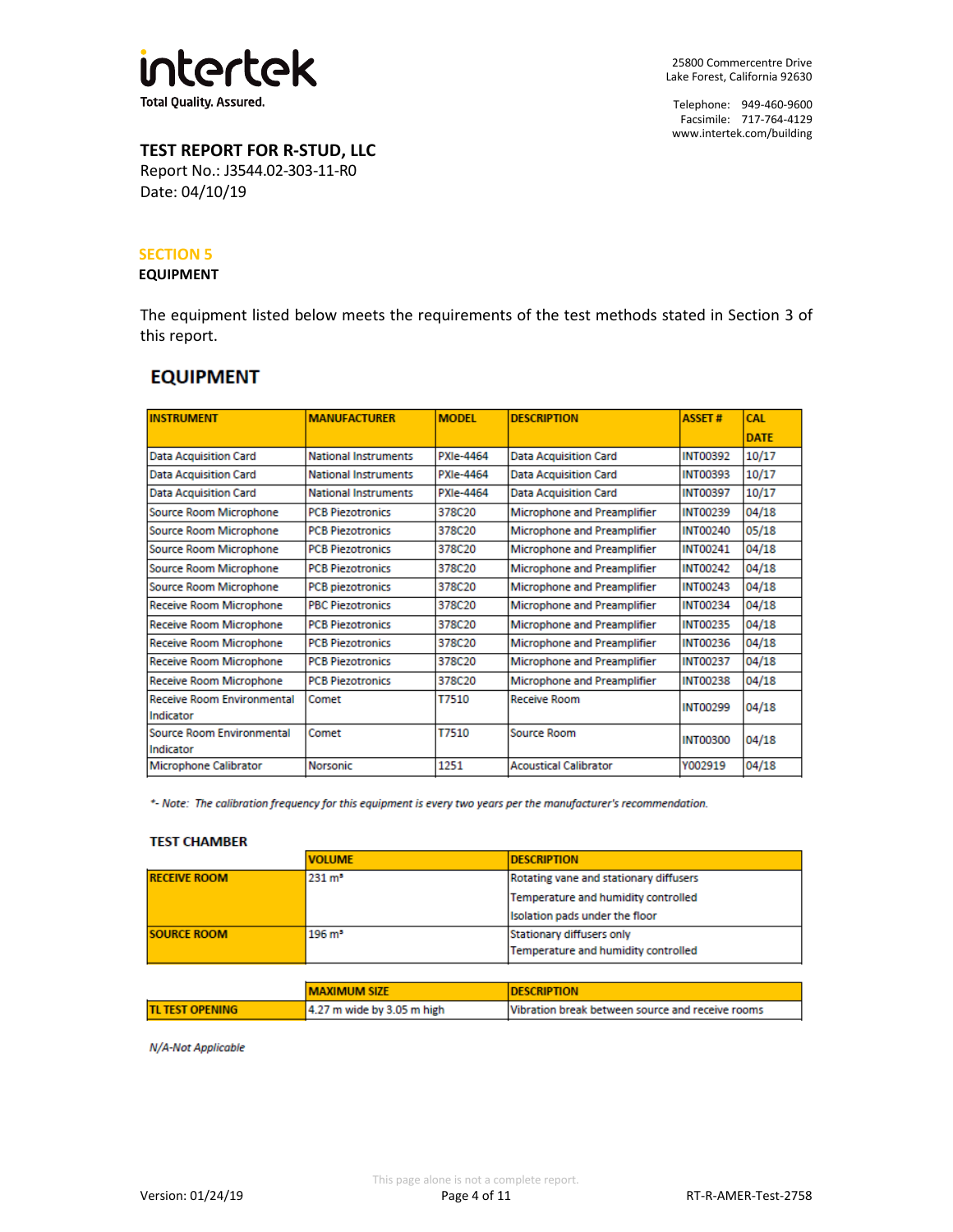

## **TEST REPORT FOR R-STUD, LLC**

Report No.: J3544.02-303-11-R0 Date: 04/10/19

#### **SECTION 6**

#### **LIST OF OFFICIAL OBSERVERS**

| <b>NAME</b>         | <b>COMPANY</b> |
|---------------------|----------------|
| Patrick Lucas       | R-stud, LLC    |
| Marco T. Santa Rosa | Intertek B&C   |
| Leeland S Hoover    | Intertek B&C   |

### **SECTION 7**

#### **TEST PROCEDURE**

The sensitivity of the microphones was checked before measurements were conducted.

The transmission loss values were obtained for a single direction of measurement.

Two background noise sound pressure level and five sound absorption measurements were conducted at each of five microphone positions.

Two sound pressure level measurements were made simultaneously in receive and source rooms at each of five microphone positions.

The air temperature and relative humidity conditions were monitored and recorded during all measurements.

Data for flanking limit tests, repeatability measurements, and reference specimen tests are available upon request.

Intertek B&C will store samples of test specimens for four years.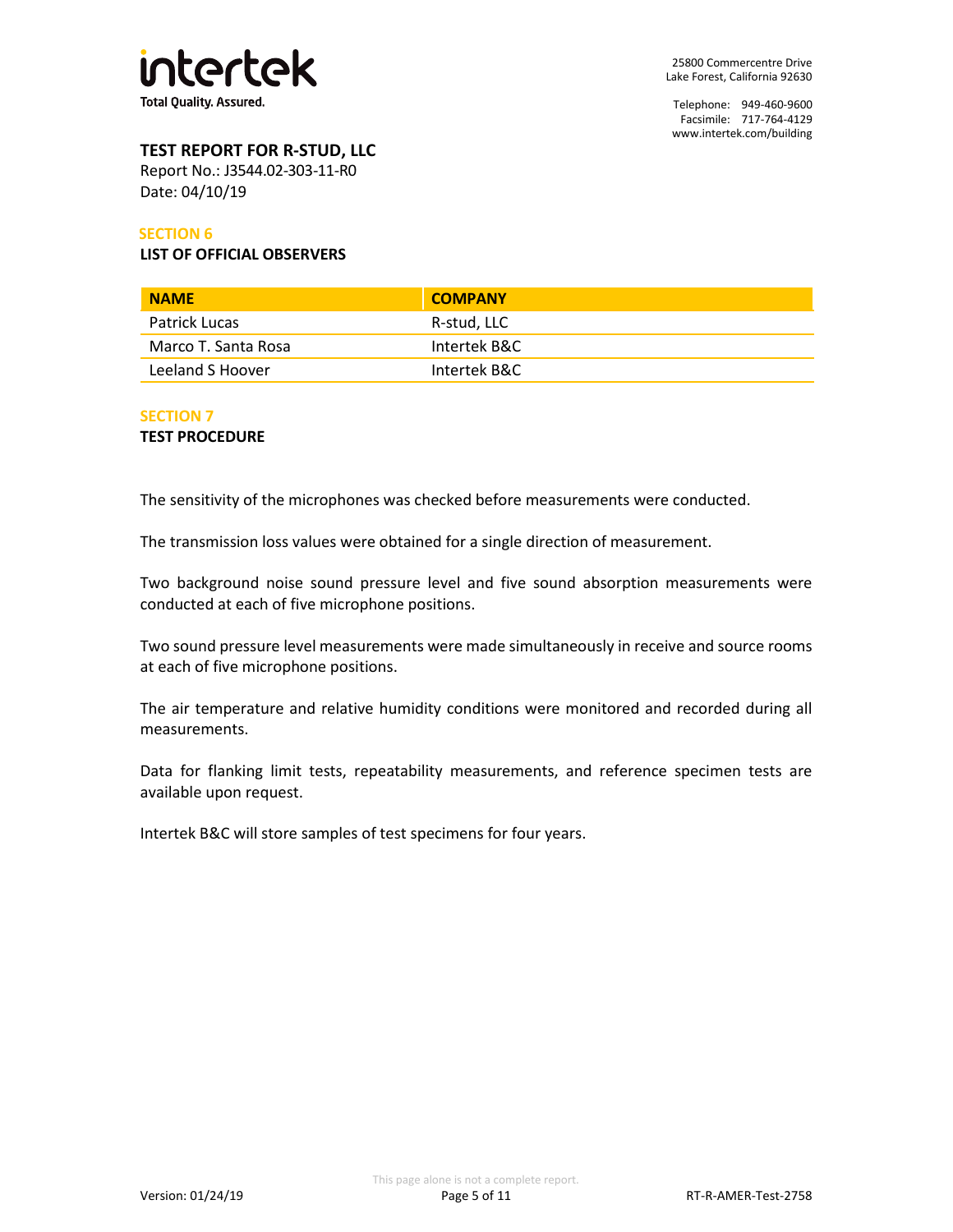

Telephone: 949-460-9600 Facsimile: 717-764-4129 [www.intertek.com/building](http://www.intertek.com/building)

**TEST REPORT FOR R-STUD, LLC**

Report No.: J3544.02-303-11-R0 Date: 04/10/19

#### **SECTION 8**

### **ACOUSTICAL TEST CALCULATIONS**

Transmission loss (TL) at each 1/3 octave frequency is the average source room sound pressure level minus the average receive room sound pressure level, plus, 10 times the log of the specimen area divided by the sound absorption of the receive room with the sample in place.

### **STC Rating**

To obtain the Sound Transmission Class (STC), read the TL of the contour curve at 500 Hz. The sum of the deficiencies below the contour curve must not exceed 32. The maximum deficiency at any one frequency must not exceed 8.

### **OITC Rating**

The Outdoor-Indoor Transmission Class (OITC) is calculated by subtracting the logarithmic summation of the TL values from the logarithmic summation of the A-weighted transportation noise spectrum stated in ASTM E1332.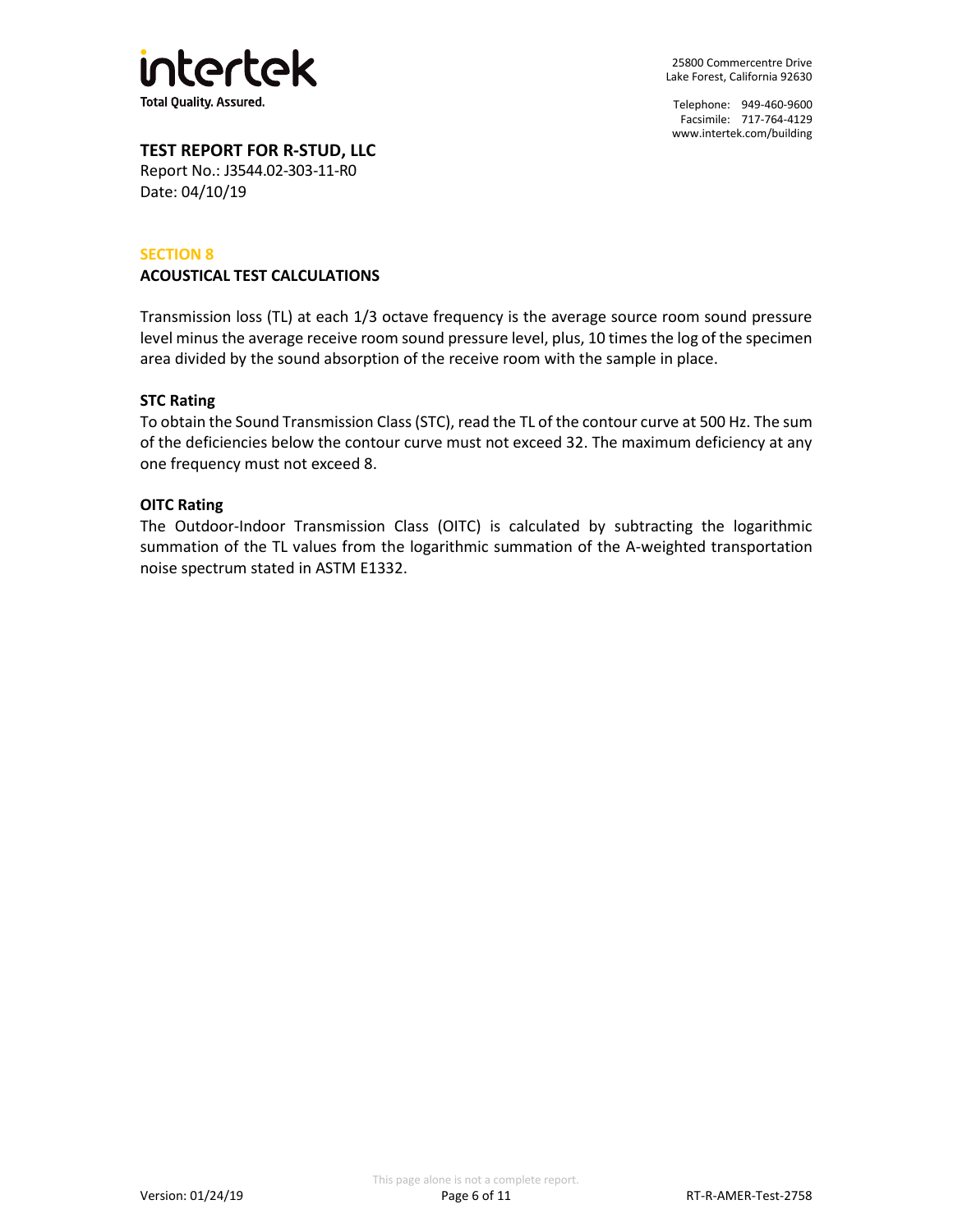

Telephone: 949-460-9600 Facsimile: 717-764-4129 [www.intertek.com/building](http://www.intertek.com/building)

## **TEST REPORT FOR R-STUD, LLC**

Report No.: J3544.02-303-11-R0 Date: 04/10/19

#### **SECTION 9**

#### **SPECIMEN DESCRIPTION**

| <b>GYPSUM BOARD</b> | One Layer, of 5/8" USG Sheetrock Type X |  |  |
|---------------------|-----------------------------------------|--|--|
| <b>STUDS</b>        | 1-5/8" Steel, 24" Centers               |  |  |
| <b>INSULATION</b>   | R-13, Unfaced Fiberglass Insulation     |  |  |
| <b>GYPSUM BOARD</b> | Two Layers of 5/8" USG Sheetrock Type X |  |  |

| <b>MATERIAL</b>                 | <b>ACTUAL</b><br><b>DIMENSIONS</b><br>(inches)                                                                                                  | <b>ACTUAL</b><br><b>THICKNESS</b><br>(inches) | <b>MANUFACTURER</b><br><b>AND SERIES</b>                                                                                               | <b>QUANTITY</b> | <b>AVERAGE</b><br><b>WEIGHT</b> |  |  |  |
|---------------------------------|-------------------------------------------------------------------------------------------------------------------------------------------------|-----------------------------------------------|----------------------------------------------------------------------------------------------------------------------------------------|-----------------|---------------------------------|--|--|--|
| <b>GYPSUM</b>                   | 48" by 96"                                                                                                                                      | 0.625''                                       | <b>USG Sheetrock</b><br>Type X                                                                                                         | 2 sheets        | 2.24 lbs/ft <sup>2</sup>        |  |  |  |
| <b>BOARD</b>                    | Note:                                                                                                                                           |                                               | Screws spaced on 12" centers. Perimeter and joints sealed with<br>acoustical sealant and duct tape. Screw heads sealed with duct tape. |                 |                                 |  |  |  |
| <b>STUD</b>                     | 6" by 94-1/2"                                                                                                                                   | $1 - 5/8"$                                    | Steel, 25 Gauge<br>(0.019")                                                                                                            | 5 pieces        | 1.28<br>Ibs/linear ft           |  |  |  |
|                                 | Note:                                                                                                                                           |                                               | Spaced on 24" centers. Fastened at top and bottom track.                                                                               |                 |                                 |  |  |  |
| 24" by 96"<br><b>INSULATION</b> |                                                                                                                                                 | 3.5''                                         | R-13 Unfaced<br>Fiberglass<br>Insulation                                                                                               | 6 batts         | $0.27$ lbs/ft <sup>2</sup>      |  |  |  |
|                                 | Note:<br>N/A                                                                                                                                    |                                               |                                                                                                                                        |                 |                                 |  |  |  |
| <b>GYPSUM</b>                   | 48" by 96"                                                                                                                                      | 0.625''                                       | <b>USG Sheetrock</b><br>Type X                                                                                                         | 2 sheets        | 2.24 lbs/ft <sup>2</sup>        |  |  |  |
| <b>BOARD</b>                    | Screws spaced on 12" centers. Perimeter and joints sealed with<br>Note:<br>acoustical sealant and duct tape. Screw heads sealed with duct tape. |                                               |                                                                                                                                        |                 |                                 |  |  |  |
| <b>GYPSUM</b>                   | 48" by 96"                                                                                                                                      | 0.625''                                       | <b>USG Sheetrock</b><br>Type X                                                                                                         | 2 sheets        | 2.24 $\frac{1}{2}$              |  |  |  |
| <b>BOARD</b>                    | Screws spaced on 12" centers. Perimeter and joints sealed with<br>Note:<br>acoustical sealant and duct tape. Screw heads sealed with duct tape. |                                               |                                                                                                                                        |                 |                                 |  |  |  |
| <b>TOP TRACK</b>                | 6" by 96"                                                                                                                                       | $2 - 1/2"$                                    | Steel                                                                                                                                  | 1 piece         | 2.32<br>Ibs/linear ft           |  |  |  |
|                                 | Note:                                                                                                                                           |                                               | Isolated from test frame with neoprene foam                                                                                            |                 |                                 |  |  |  |
| <b>BOTTOM</b><br><b>TRACK</b>   | 6" by 96"                                                                                                                                       | $1 - 3/8"$                                    | Steel                                                                                                                                  | 1 piece         | 1.04<br>Ibs/linear ft           |  |  |  |
|                                 | Isolated from test frame with neoprene foam<br>Note:                                                                                            |                                               |                                                                                                                                        |                 |                                 |  |  |  |

*\* - Stated per Client/Manufacturer, N/A-Not Applicable*

Photographs are included in Section 11.

The client did not supply a report drawing of the test specimen.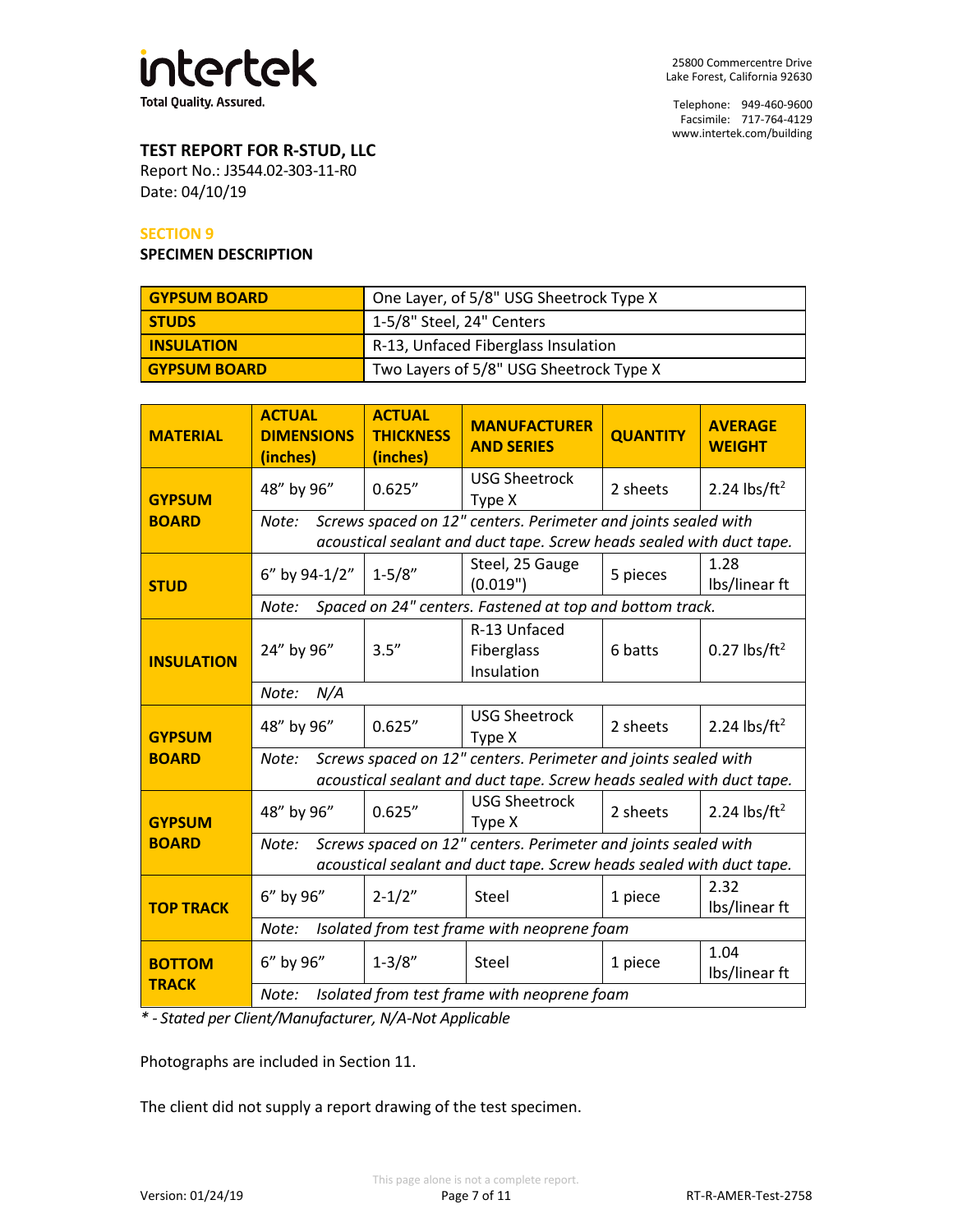

 $\overline{\mathsf{L}}$ 

## **TEST REPORT FOR R-STUD, LLC**

Report No.: J3544.02-303-11-R0 Date: 04/10/19

#### **SECTION 10**

**TEST RESULTS**

## **ASTM E90 AIRBORNE SOUND TRANSMISSION LOSS**

| <b>TEST DATE</b>     | 03/14/19  |                                                                              |         |                           | IAJ                                     |
|----------------------|-----------|------------------------------------------------------------------------------|---------|---------------------------|-----------------------------------------|
| <b>DATA FILE NO.</b> | J3544.01B |                                                                              |         |                           |                                         |
| <b>CLIENT</b>        | R-Stud    |                                                                              |         |                           | <b>ACCREDITED</b><br>Testing Laboratory |
| <b>DESCRIPTION</b>   |           | Series/Model: 600RS162-19 Wall With 1 Layer Drywall Source x 2 Layer Drywall |         |                           |                                         |
|                      | Receive   |                                                                              |         |                           |                                         |
|                      |           |                                                                              |         |                           |                                         |
|                      |           |                                                                              |         |                           |                                         |
| <b>SPECIMEN AREA</b> | 5.95 $m2$ | <b>RECEIVE TEMP.</b>                                                         | 17.2 °C | <b>SOURCE TEMP</b>        | 17.2 °C                                 |
| <b>TECHNICIAN</b>    |           | Marco T. San RECEIVE HUMIDITY                                                | 40%     | <b>SOURCE HUMIDIT 44%</b> |                                         |

| <b>FREQ</b>         | <b>BACKGROUND ABSORPTION</b> |                   | <b>SOURCE</b>              | <b>RECEIVE</b>                      | <b>SPECIMEN</b> | 95%               | <b>NUMBER</b>       |
|---------------------|------------------------------|-------------------|----------------------------|-------------------------------------|-----------------|-------------------|---------------------|
|                     | <b>SPL</b>                   |                   | <b>SPL</b>                 | <b>SPL</b>                          | π               | <b>CONFIDENCE</b> | <b>OF</b>           |
| (Hz)                | (dB)                         | (m <sup>2</sup> ) | (dB)                       | (dB)                                | (dB)            | <b>LIMIT</b>      | <b>DEFICIENCIES</b> |
| 80                  | 47.4                         | 6.2               | 104                        | 81                                  | 23              | 2.04              |                     |
| 100                 | 37.4                         | 5.1               | 102                        | 75                                  | 29              | 0.91              |                     |
| 125                 | 39.1                         | 5.3               | 103                        | 68                                  | 37              | 1.00              | 2                   |
| 160                 | 45.1                         | 5.5               | 104                        | 65                                  | 39              | 0.63              | 3                   |
| 200                 | 36.2                         | 6.2               | 107                        | 63                                  | 45              | 0.62              | 0                   |
| 250                 | 25.1                         | 6.9               | 107                        | 60                                  | 48              | 0.41              | 0                   |
| 315                 | 22.5                         | 6.8               | 106                        | 57                                  | 50              | 0.56              | 1                   |
| 400                 | 25.8                         | 6.1               | 106                        | 55                                  | 52              | 0.36              | 2                   |
| 500                 | 18.7                         | 5.1               | 107                        | 55                                  | 54              | 0.55              | 1                   |
| 630                 | 19.8                         | 5.4               | 106                        | 53                                  | 55              | 0.23              | 1                   |
| 800                 | 23.2                         | 5.6               | 105                        | 50                                  | 57              | 0.26              | 0                   |
| 1000                | 9.3                          | 5.7               | 107                        | 49                                  | 59              | 0.15              | 0                   |
| 1250                | 6.1                          | 6.0               | 105                        | 45                                  | 61              | 0.23              | 0                   |
| 1600                | 4.9                          | 6.6               | 103                        | 44                                  | 59              | 0.15              | 0                   |
| 2000                | 3.9                          | 8.3               | 101                        | 49                                  | 51              | 0.31              | 8                   |
| 2500                | 4.0                          | 9.6               | 101                        | 47                                  | 51              | 0.20              | 8                   |
| 3150                | 4.5                          | 11.3              | 100                        | 41                                  | 56              | 0.16              | 3                   |
| 4000                | 4.9                          | 14.5              | 96                         | 32                                  | 61              | 0.30              | 0                   |
| 5000                | 5.4                          | 19.5              | 92                         | 22                                  | 64              | 0.44              | -                   |
| <b>STC RATING</b>   |                              | 55                | (Sound Transmission Class) |                                     |                 |                   |                     |
| <b>DEFICIENCIES</b> |                              | 29                | (Sum of Deficiencies)      |                                     |                 |                   |                     |
| <b>OITC RATING</b>  |                              | 41                |                            | (Outdoor-Indoor Transmission Class) |                 |                   |                     |

Notes:

1) Receive Room levels less than 5 dB above the Background levels are red.

2) Specimen TL levels listed in red indicate the lower limit of the transmission loss.

3) Specimen TL levels listed in green indicate that there has been a filler wall correction applied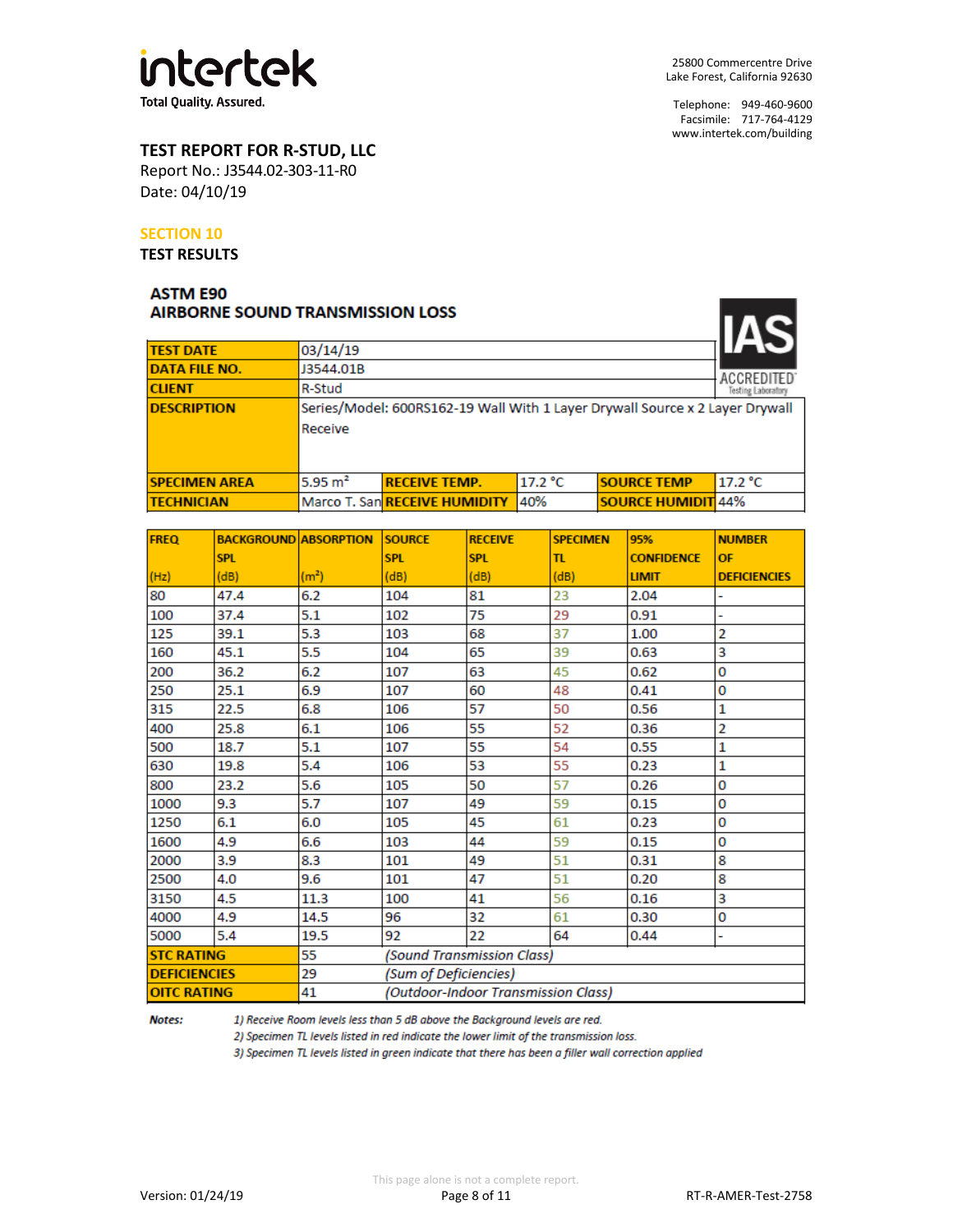

# **TEST REPORT FOR R-STUD, LLC**

Report No.: J3544.02-303-11-R0 Date: 04/10/19

## **ASTM E90** AIRBORNE SOLIND TRANSMISSION LOSS

| AMDONNE JOUTE INANDIMIJAN EUJJ |                          |                                                                              |         |                           |                         |
|--------------------------------|--------------------------|------------------------------------------------------------------------------|---------|---------------------------|-------------------------|
| <b>TEST DATE</b>               | 03/14/19                 |                                                                              |         |                           |                         |
| DATA FILE NO.                  | J3544.01B                |                                                                              |         |                           | ACCREDITED <sup>®</sup> |
| CLIENT                         | R-Stud                   |                                                                              |         |                           | Testing Laboratory      |
| <b>DESCRIPTION</b>             |                          | Series/Model: 600RS162-19 Wall With 1 Layer Drywall Source x 2 Layer Drywall |         |                           |                         |
|                                | Receive                  |                                                                              |         |                           |                         |
|                                |                          |                                                                              |         |                           |                         |
|                                |                          |                                                                              |         |                           |                         |
| <b>SPECIMEN AREA</b>           | 5.95 $\,$ m <sup>2</sup> | <b>RECEIVE TEMP.</b>                                                         | 17.2 °C | <b>SOURCE TEMP</b>        | 17.2 °C                 |
| <b>TECHNICIAN</b>              |                          | Marco T. San RECEIVE HUMIDITY                                                | 40%     | <b>SOURCE HUMIDIT 44%</b> |                         |
|                                |                          |                                                                              |         |                           |                         |

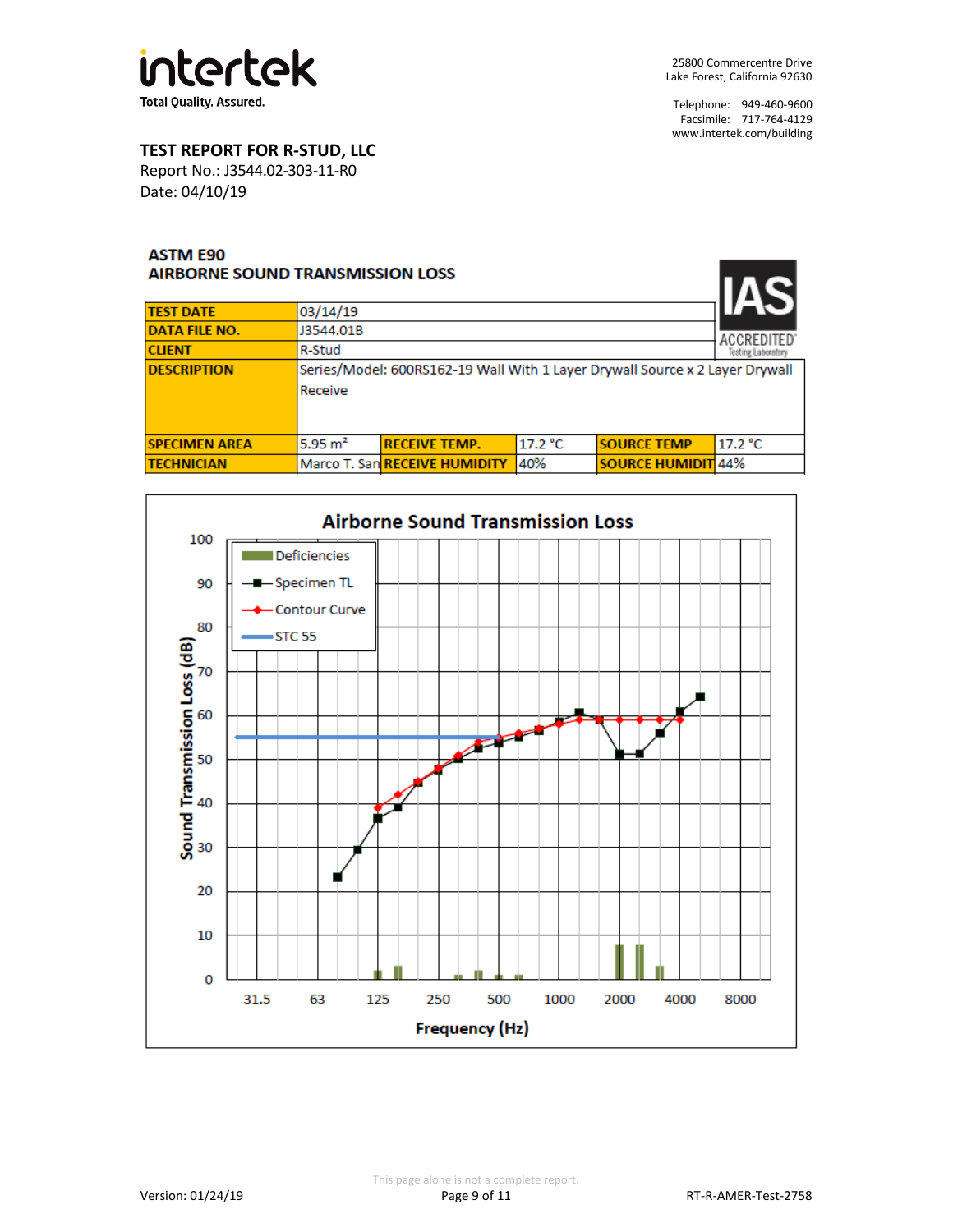

Telephone: 949-460-9600 Facsimile: 717-764-4129 [www.intertek.com/building](http://www.intertek.com/building)

## **TEST REPORT FOR R-STUD, LLC**

Report No.: J3544.02-303-11-R0 Date: 04/10/19

#### **SECTION 11**

**PHOTOGRAPHS**



**Photo No. 1 Source Room View of Test Specimen**



**Photo No. 2 Receive Room View of Test Specimen**